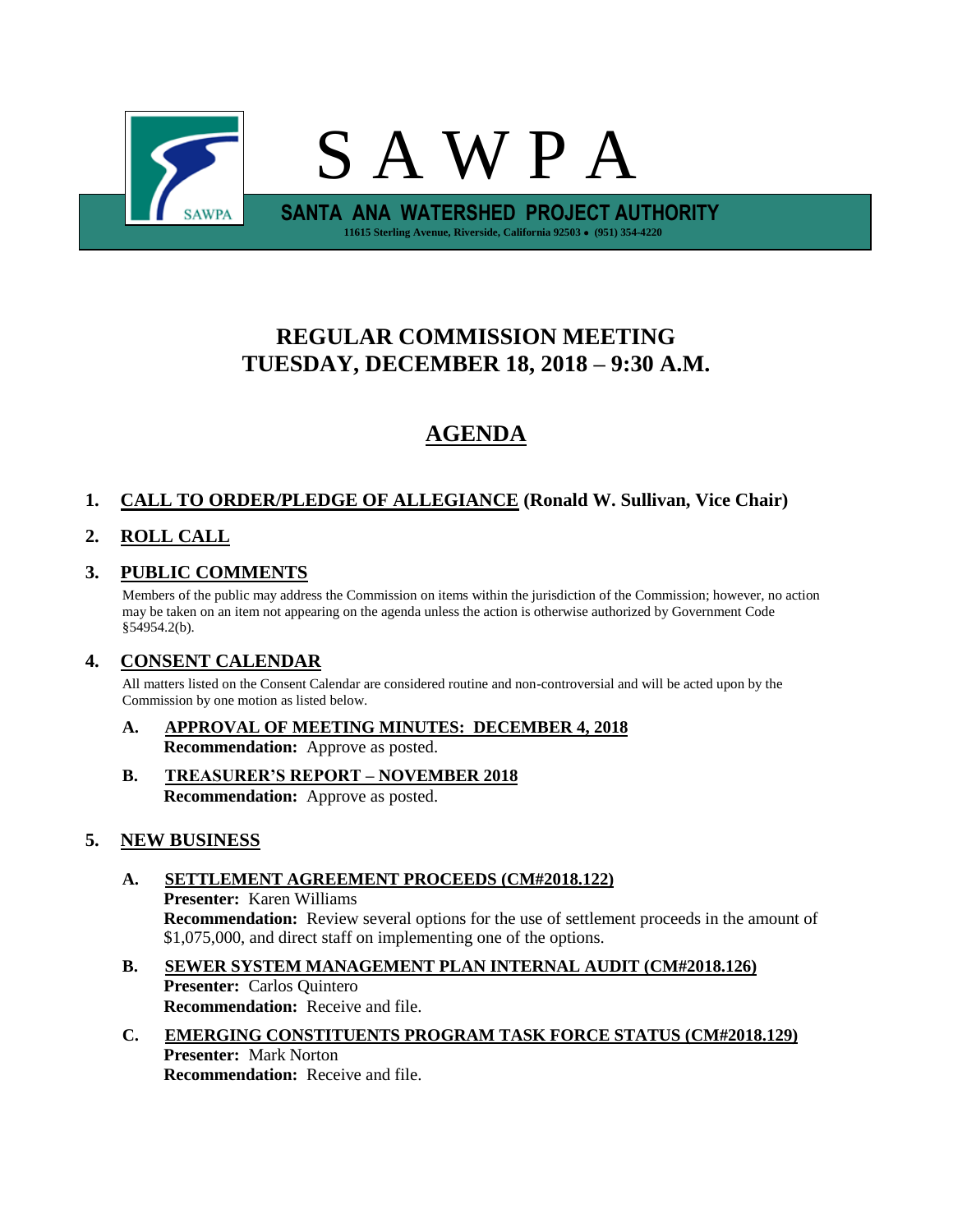#### **D. AUTHORIZATION TO DISTRIBUTE REQUEST FOR QUALIFICATIONS (RFQ) (CM#2018.127)**

#### **Presenter:** Mike Antos

**Recommendation:** Authorize the release of a Request for Qualifications (RFQ) to create an oncall list of firms that can provide document translation and simultaneous and/or following meeting translation, a grant-funded task of the Disadvantaged Communities Involvement Program.

#### **E. AUTHORIZATION TO DISTRIBUTE REQUEST FOR PROPOSALS (RFP) (CM# 2018.128)**

## **Presenter:** Mike Antos

**Recommendation:** (1) Authorize the release of a Request for Proposals (RFP) to fill a collaboratively-funded Network Coordinator consultant for the California IRWM Roundtable of Regions; and, (2) Commit \$5,000 previously budgeted for consultant support and previously budgeted staff time valued at approximately \$5,000 from within Fund 373 (OWOW) to support the selection, contracting and management of a Roundtable of Regions Network Coordinator.

## **F. CAPACITY TRANSFER AGREEMENT AND AGREEMENT TO DISCHARGE RELATED TO CONNECTING CITY OF BEAUMONT TO THE INLAND EMPIRE BRINE LINE (CM# 2018.130)**

#### **Presenter:** David Ruhl

**Recommendation:** Approve and authorize the General Manager to execute subject to minor, nonsubstantive changes contingent on concurrence by legal counsel: (1) a capacity transfer agreement to transfer pipeline capacity rights and treatment and disposal capacity rights in the Inland Empire Brine Line for 0.55 mgd at 200/mg/l BOD and 200 mg/L TSS from Western Municipal Water District to San Bernardino Valley Municipal Water District; and, (2) an agreement to discharge with the City of Beaumont with stated conditions.

## **G. INLAND EMPIRE BRINE LINE LEASE CAPACITY POOL AGREEMENT AND UPDATED RATE RESOLUTIONS (CM# 2018.131)**

#### **Presenter:** David Ruhl

**Recommendation:** Adopt Resolution No. 2018-13 Establishing the Rates and Discharges to the Inland Empire Brine Line; adopt Resolution No. 2018-14 Establishing the Purchase Price for Treatment and Disposal Rights in the Inland Empire Brine Line; and, approve and authorize the General Manager to execute an agreement for the creation of a lease capacity pool for the Inland Empire Brine Line, subject to minor, non-substantive changes contingent on concurrence by legal counsel.

## **6. INFORMATIONAL REPORTS**

**Recommendation:** Receive for information.

- **A. CASH TRANSACTIONS REPORT – OCTOBER 2018 Presenter:** Karen Williams
- **B. INTER-FUND BORROWING – OCTOBER 2018 (CM#2018.123) Presenter:** Karen Williams
- **C. PERFORMANCE INDICATORS/FINANCIAL REPORTING – OCTOBER 2018 (CM#2018.124) Presenter:** Karen Williams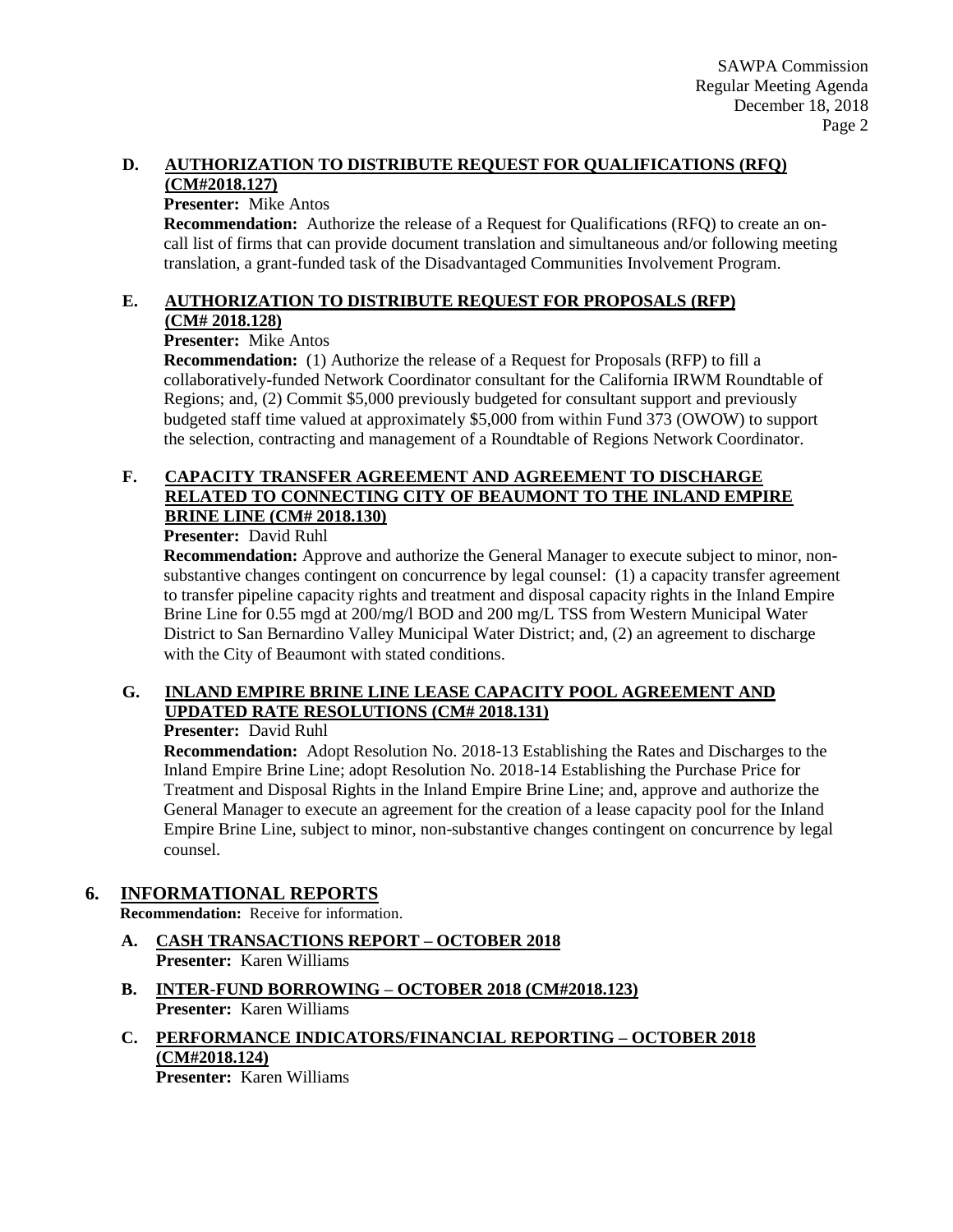#### **D. BUDGET VS ACTUAL VARIANCE REPORT – FYE 2019 FIRST QUARTER – ENDING SEPTEMBER 30, 2018 (CM#2018.125) Presenter:** Karen Williams

## **E. FINANCIAL REPORT FOR THE FOURTH QUARTER ENDING SEPTEMBER 30, 2018**

- Inland Empire Brine Line
- SAWPA

**Presenter:** Karen Williams

## **F. FIRST QUARTER FYE 2019 EXPENSE REPORTS**

- General Manager
- Staff

**Presenter:** Karen Williams

#### **G. GENERAL MANAGER REPORT**

- **H. STATE LEGISLATIVE REPORT Presenter:** Rich Haller
- **I. CHAIR'S COMMENTS/REPORT**
- **J. COMMISSIONERS' COMMENTS**

## **K. COMMISSIONERS' REQUEST FOR FUTURE AGENDA ITEMS**

#### **7. CLOSED SESSION**

There were no Closed Session items anticipated at the time of the posting of this agenda.

## **8. ADJOURNMENT**

Americans with Disabilities Act: If you require any special disability related accommodations to participate in this meeting, call (951) 354-4230 or email kberry@sawpa.org. 48-hour notification prior to the meeting will enable staff to make reasonable arrangements to ensure accessibility for this meeting. Requests should specify the nature of the disability and the type of accommodation requested.

Materials related to an item on this agenda submitted to the Commission after distribution of the agenda packet are available for public inspection during normal business hours at the SAWPA office, 11615 Sterling Avenue, Riverside, and available a[t www.sawpa.org,](http://www.sawpa.org/) subject to staff's ability to post documents prior to the meeting.

#### **Declaration of Posting**

I, Kelly Berry, Clerk of the Board of the Santa Ana Watershed Project Authority declare that on Wednesday, December 12, 2018, a copy of this agenda has been uploaded to the SAWPA website at [www.sawpa.org](http://www.sawpa.org/) and posted at the SAWPA office, 11615 Sterling Avenue, Riverside, California.

/s/

Kelly Berry, CMC

\_\_\_\_\_\_\_\_\_\_\_\_\_\_\_\_\_\_\_\_\_\_\_\_\_\_\_\_\_\_\_\_\_\_\_\_\_\_\_